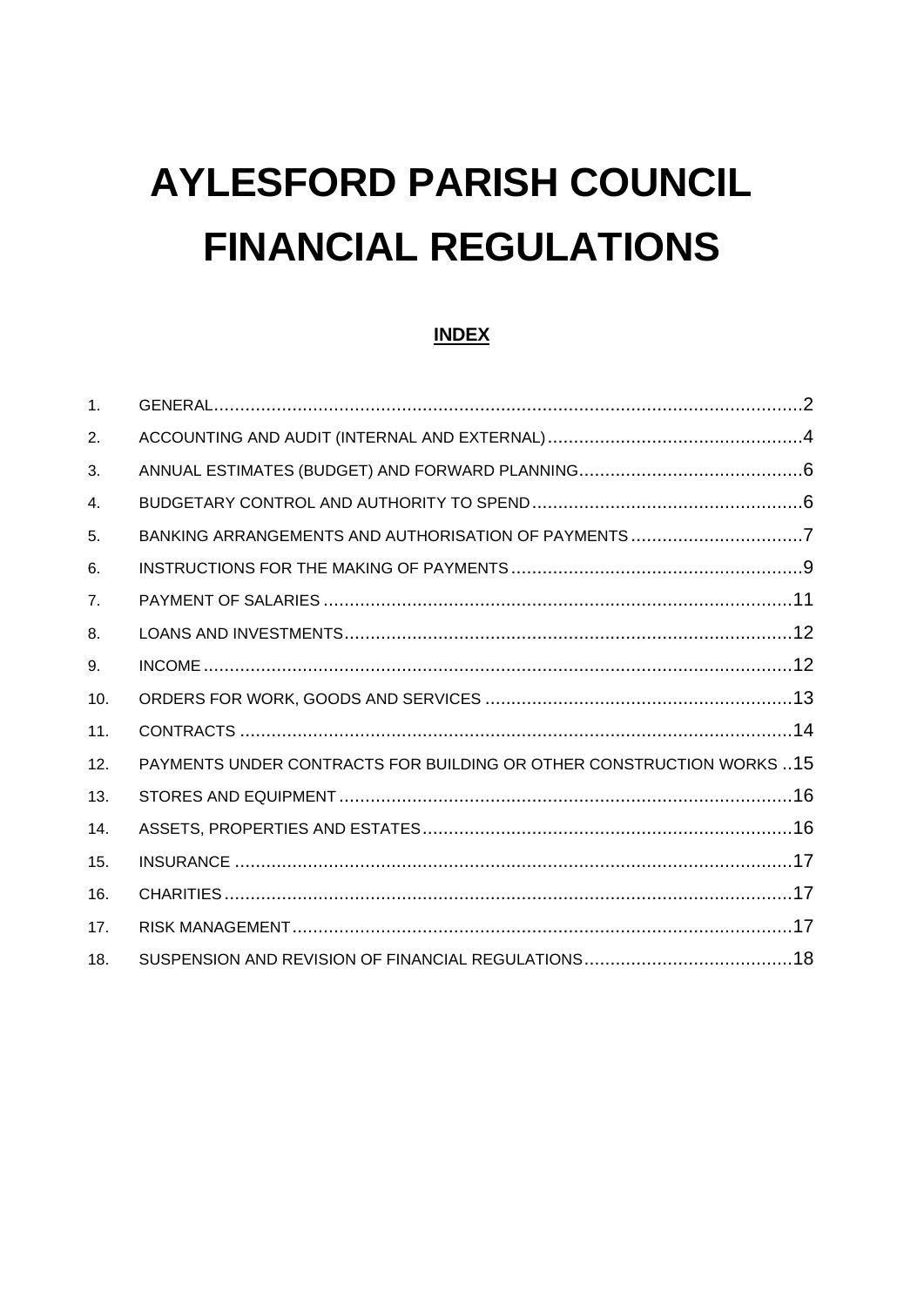These Financial Regulations were adopted by the Council at its Meeting held on 17<sup>th</sup> May 2022.

#### <span id="page-1-0"></span>**1. GENERAL**

- 1.1. These financial regulations govern the conduct of financial management by the council and may only be amended or varied by resolution of the council. Financial regulations are one of the council's three governing policy documents providing procedural guidance for members and officers. Financial regulations must be observed in conjunction with the council's standing orders and any individual financial regulations relating to contracts.
- 1.2. The council is responsible in law for ensuring that its financial management is adequate and effective and that the council has a sound system of internal control which facilitates the effective exercise of the council's functions, including arrangements for the management of risk.
- 1.3. The council's accounting control systems must include measures:
	- for the timely production of accounts;
	- that provide for the safe and efficient safeguarding of public money;
	- to prevent and detect inaccuracy and fraud; and
	- identifying the duties of officers.
- 1.4. These financial regulations demonstrate how the council meets these responsibilities and requirements.
- 1.5. At least once a year, prior to approving the Annual Governance Statement, the council must review the effectiveness of its system of internal control which shall be in accordance with proper practices.
- 1.6. Deliberate or wilful breach of these Regulations by an employee may give rise to disciplinary proceedings.
- 1.7. Members of Council are expected to follow the instructions within these Regulations and not to entice employees to breach them. Failure to follow instructions within these Regulations brings the office of Councillor into disrepute.
- 1.8. The Responsible Financial Officer (RFO) holds a statutory office to be appointed by the council. The Clerk has been appointed as RFO for this council and these regulations will apply accordingly.
- 1.9. The RFO;
	- acts under the policy direction of the council;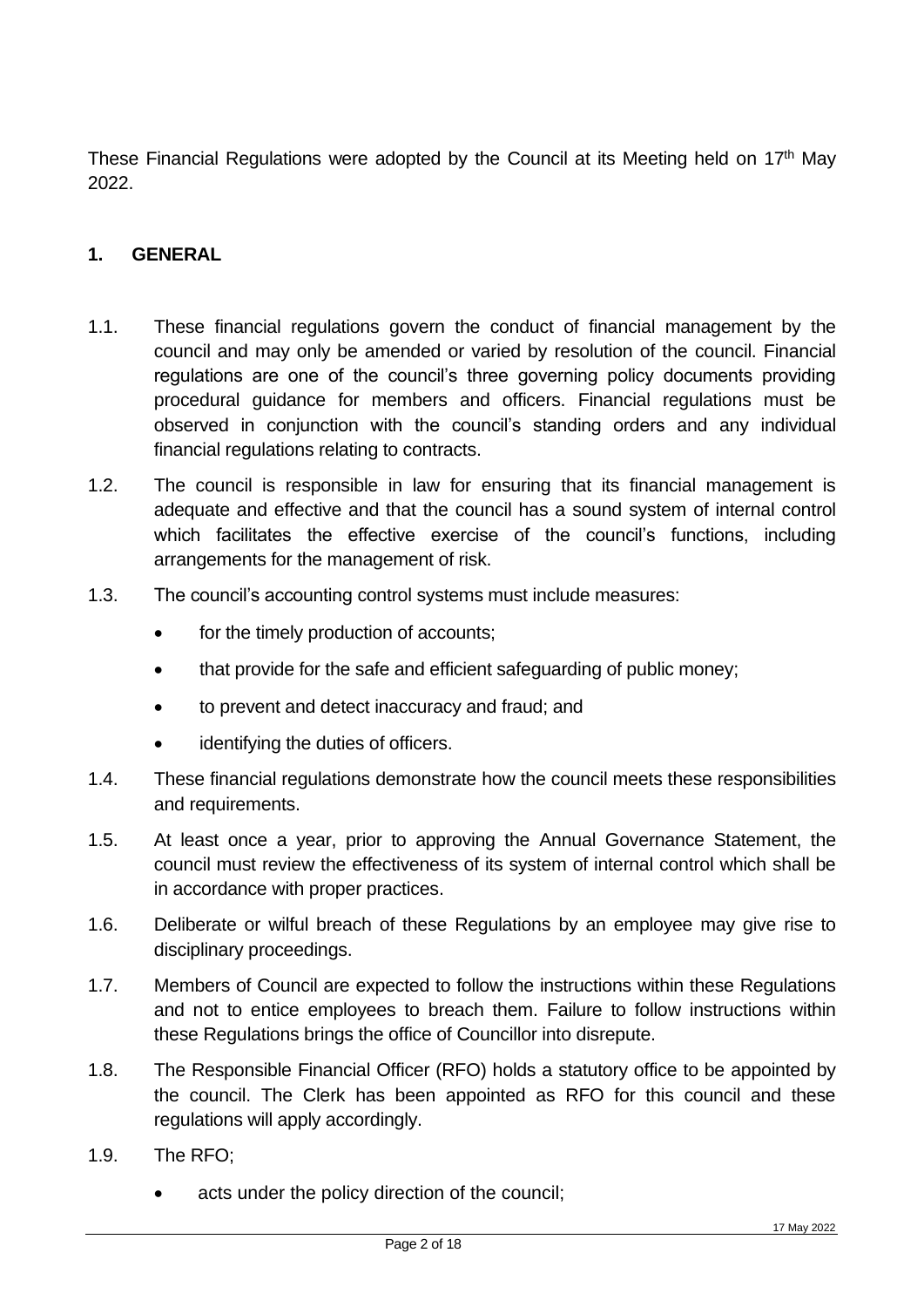- administers the council's financial affairs in accordance with all Acts, Regulations and proper practices;
- determines on behalf of the council its accounting records and accounting control systems;
- ensures the accounting control systems are observed;
- maintains the accounting records of the council up to date in accordance with proper practices;
- assists the council to secure economy, efficiency and effectiveness in the use of its resources; and
- produces financial management information as required by the council.
- 1.10. The accounting records determined by the RFO shall be sufficient to show and explain the council's transactions and to enable the RFO to ensure that any income and expenditure account and statement of balances, or record of receipts and payments and additional information, as the case may be, or management information prepared for the council from time to time comply with the Accounts and Audit Regulations.
- 1.11. The accounting records determined by the RFO shall in particular contain:
	- entries from day to day of all sums of money received and expended by the council and the matters to which the income and expenditure or receipts and payments account relate;
	- a record of the assets and liabilities of the council; and
	- wherever relevant, a record of the council's income and expenditure in relation to claims made, or to be made, for any contribution, grant or subsidy.
- 1.12. The accounting control systems determined by the RFO shall include:
	- procedures to ensure that the financial transactions of the council are recorded as soon as reasonably practicable and as accurately and reasonably as possible;
	- procedures to enable the prevention and detection of inaccuracies and fraud and the ability to reconstruct any lost records;
	- identification of the duties of officers dealing with financial transactions and division of responsibilities of those officers in relation to significant transactions;
	- procedures to ensure that uncollectable amounts, including any bad debts are not submitted to the council for approval to be written off except with the approval of the RFO and that the approvals are shown in the accounting records; and
	- measures to ensure that risk is properly managed.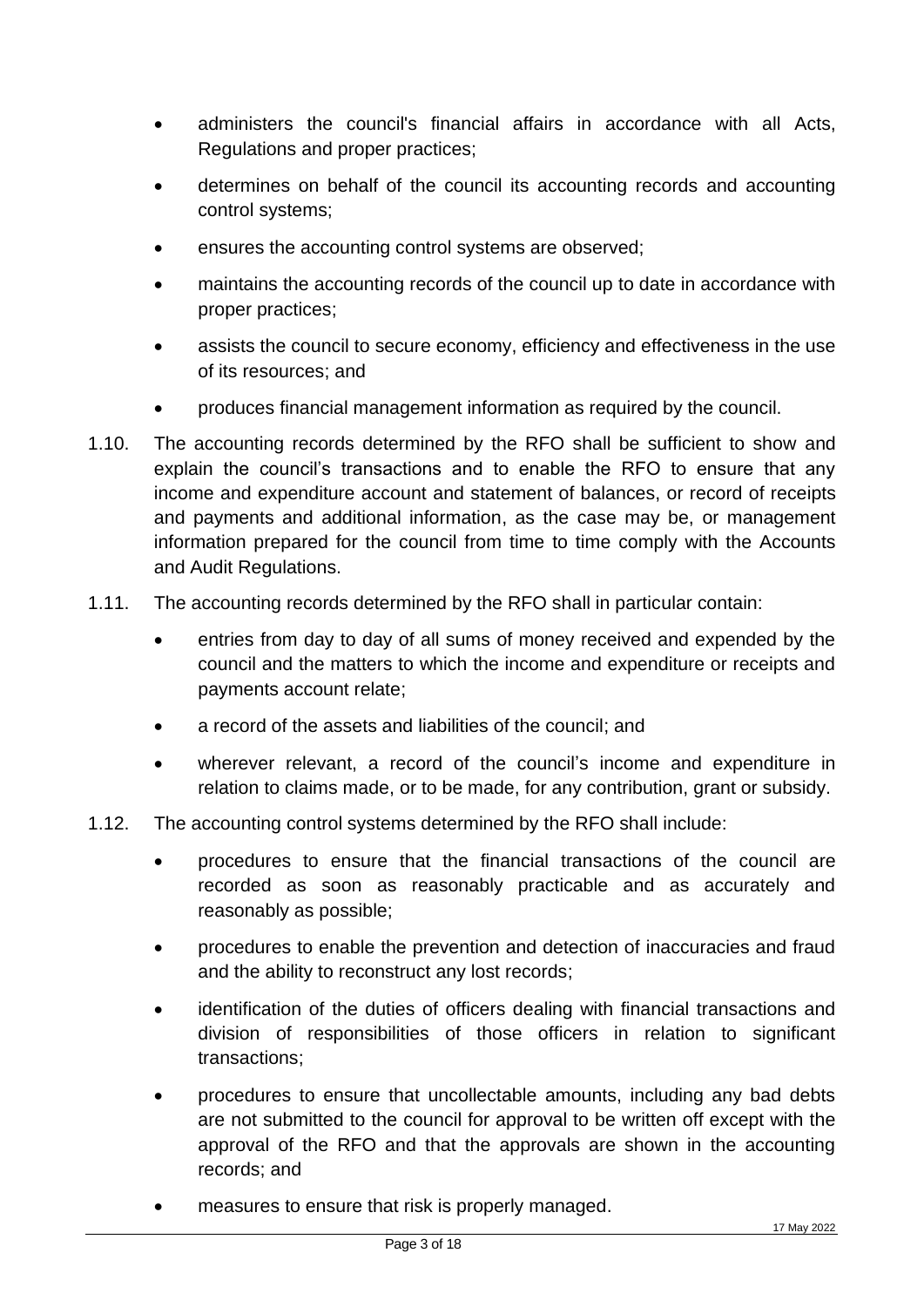- 1.13. The council is not empowered by these Regulations or otherwise to delegate certain specified decisions. In particular any decision regarding:
	- setting the final budget or the precept (Council Tax Requirement);
	- approving accounting statements;
	- approving an annual governance statement;
	- borrowing;
	- writing off bad debts;
	- declaring eligibility for the general power of competence; and
	- addressing recommendations in any report from the internal or external auditors,

shall be a matter for the full council only.

- 1.14. In addition the council must:
	- determine and keep under regular review the bank mandate for all council bank accounts; and
	- in respect of the annual salary for any employee have regard to recommendations about annual salaries of employees made by the Staffing Committee in accordance with its terms of reference.
- 1.15. In these financial regulations, references to the Accounts and Audit Regulations or 'the regulations' shall mean the regulations issued under the provisions of section 27 of the Audit Commission Act 1998, or any superseding legislation, and then in force unless otherwise specified.

In these financial regulations the term 'proper practice' or 'proper practices' shall refer to guidance issued in *Governance and Accountability for Local Councils– a Practitioners' Guide (England)* issued by the Joint Practitioners Advisory Group (JPAG), available from the websites of NALC and the Society for Local Council Clerks (SLCC).

# <span id="page-3-0"></span>**2. ACCOUNTING AND AUDIT (INTERNAL AND EXTERNAL)**

- 2.1. All accounting procedures and financial records of the council shall be determined by the RFO in accordance with the Accounts and Audit Regulations, appropriate Guidance and proper practices.
- 2.2. After each Payment Schedule is implemented and recorded in a Bank Statement the Chairman of the Council, who is not a signatory on the Payment Schedule, and in his absence another Member of the Council who has not signed the relevant payment schedule, shall be appointed to verify bank reconciliations (for all accounts) produced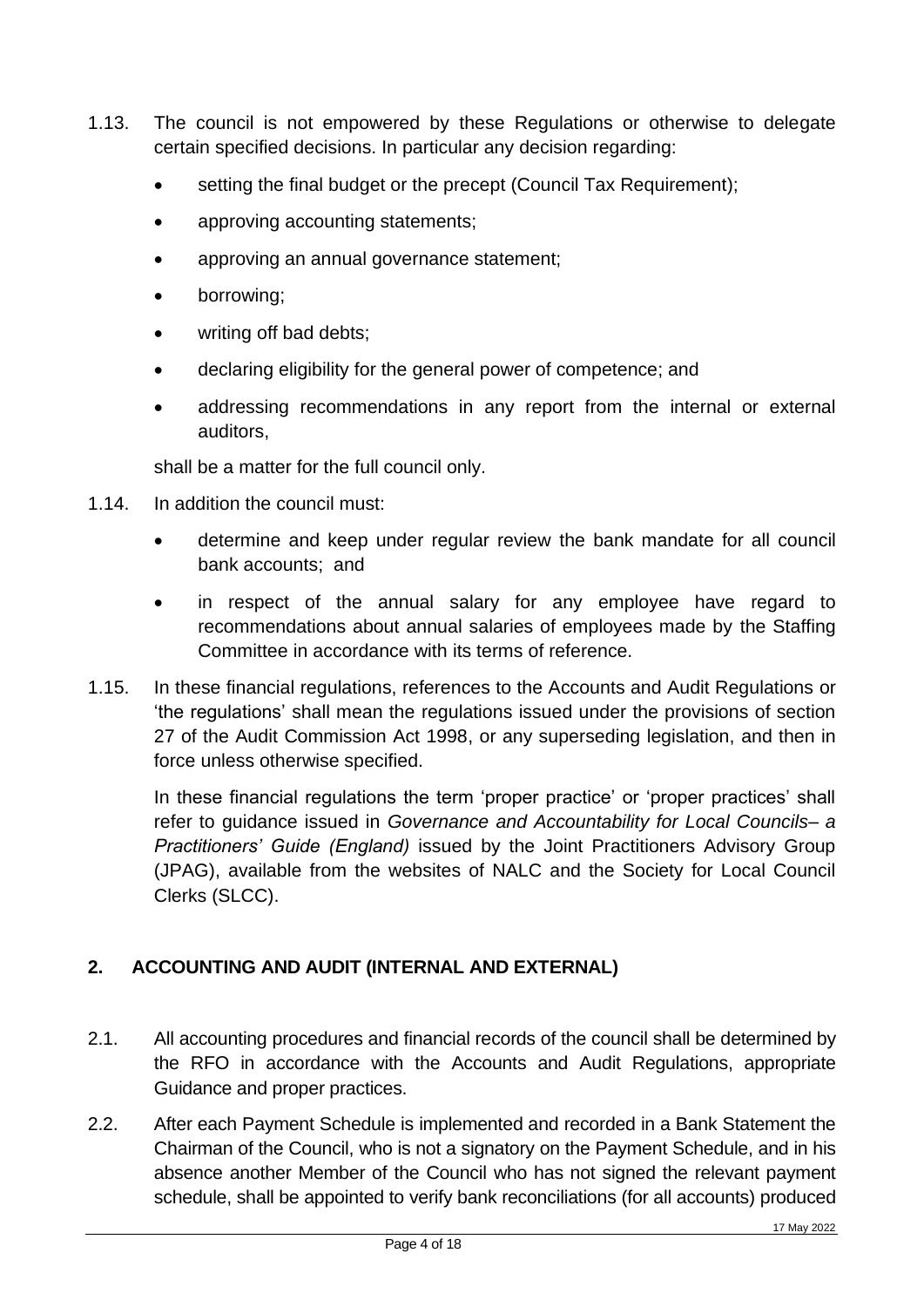by the RFO. The Chairman shall sign the reconciliations and the original bank statements (or similar document) as evidence of verification. This activity shall on conclusion be reported, including any exceptions, to and noted by the Finance Advisory Sub Committee.

- 2.3. The RFO shall complete the annual statement of accounts, annual report, and any related documents of the council contained in the Annual Return (as specified in proper practices) as soon as practicable after the end of the financial year and having certified the accounts shall submit them and report thereon to the council within the timescales set by the Accounts and Audit Regulations.
- 2.4. The council shall ensure that there is an adequate and effective system of internal audit of its accounting records, and of its system of internal control in accordance with proper practices. Any officer or member of the council shall make available such documents and records as appear to the council to be necessary for the purpose of the audit and shall, as directed by the council, supply the RFO, internal auditor, or external auditor with such information and explanation as the council considers necessary for that purpose.
- 2.5. The internal auditor shall be appointed by and shall carry out the work in relation to internal controls required by the council in accordance with proper practices.
- 2.6. The internal auditor shall:
	- be competent and independent of the financial operations of the council;
	- report to council in writing, or in person, on a regular basis with a minimum of one annual written report during each financial year;
	- to demonstrate competence, objectivity and independence, be free from any actual or perceived conflicts of interest, including those arising from family relationships; and
	- have no involvement in the financial decision making, management or control of the council.
- 2.7. Internal or external auditors may not under any circumstances:
	- perform any operational duties for the council:
	- initiate or approve accounting transactions; or
	- direct the activities of any council employee, except to the extent that such employees have been appropriately assigned to assist the internal auditor.
- 2.8. For the avoidance of doubt, in relation to internal audit the terms 'independent' and 'independence' shall have the same meaning as is described in proper practices.
- 2.9. The RFO shall make arrangements for the exercise of electors' rights in relation to the accounts including the opportunity to inspect the accounts, books, and vouchers and display or publish any notices and statements of account required by Audit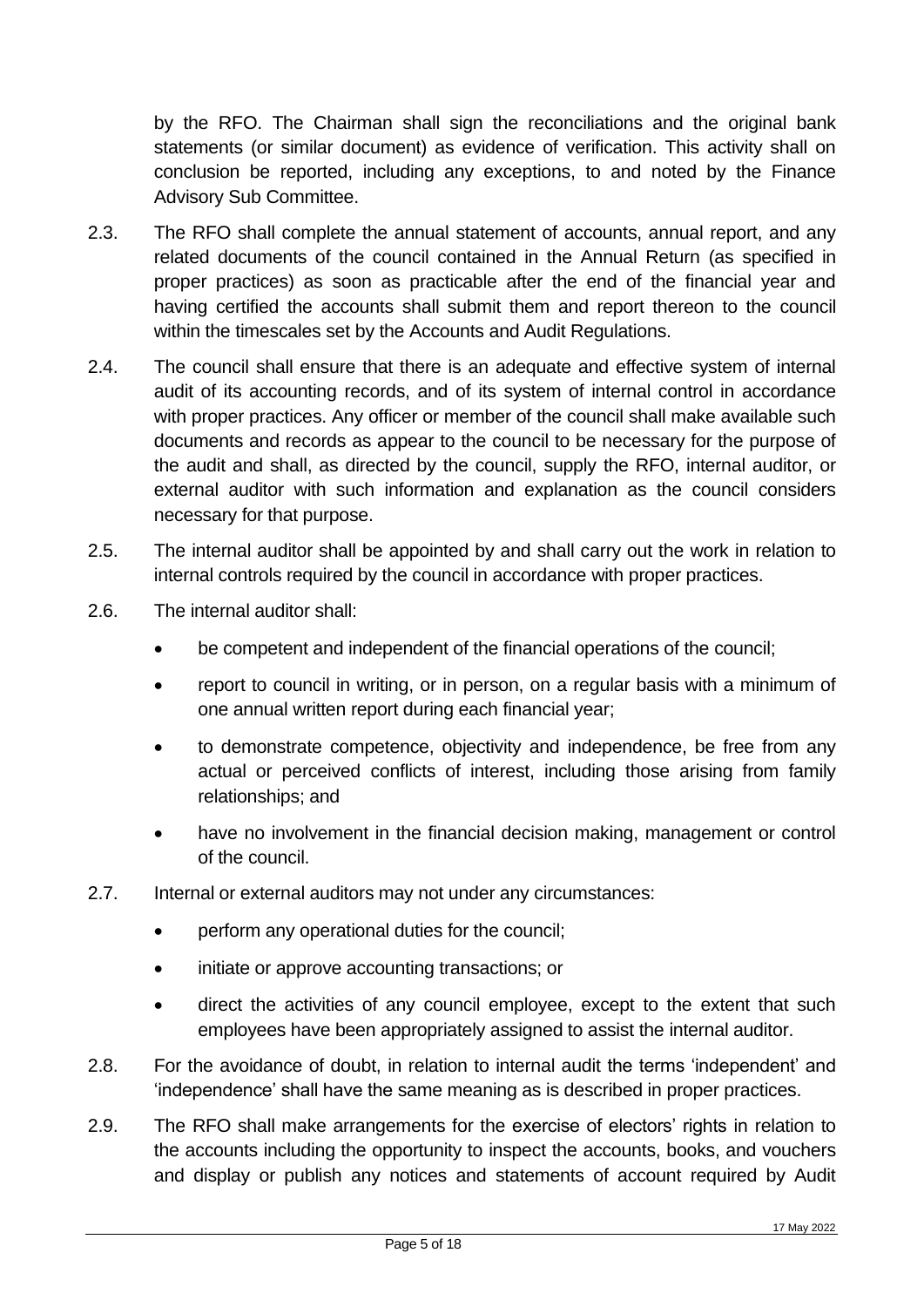Commission Act 1998, or any superseding legislation, and the Accounts and Audit Regulations.

2.10. The RFO shall, without undue delay, bring to the attention of all councillors any correspondence or report from internal or external auditors.

## <span id="page-5-0"></span>**3. ANNUAL ESTIMATES (BUDGET) AND FORWARD PLANNING**

- 3.1. The RFO must each year, by no later than January, prepare detailed estimates of all receipts and payments including the use of reserves and all sources of funding for the following financial year in the form of a budget to be considered by the relevant committee and the council.
- 3.2. The council shall consider annual budget proposals in relation to the council's forecast of revenue and capital receipts and payments including recommendations for the use of reserves and sources of funding and update the forecast accordingly.
- 3.3. The council shall fix the precept (council tax requirement), and relevant basic amount of council tax to be levied for the ensuing financial year not later than by the end of January each year. The RFO shall issue the precept to the billing authority and shall supply each member with a copy of the approved annual budget.
- 3.4. The approved annual budget shall form the basis of financial control for the ensuing year.

## <span id="page-5-1"></span>**4. BUDGETARY CONTROL AND AUTHORITY TO SPEND**

- 4.1. Expenditure on revenue items may be authorised up to the amounts included for that class of expenditure in the approved budget. This authority is to be determined by:
	- a duly delegated committee of the council; or
	- the Clerk for items below £1000.

Such authority is to be evidenced by a Minute or by an authorisation slip duly signed by the Clerk or designated officer, and where necessary also by the appropriate Chairman.

Contracts may not be disaggregated to avoid controls imposed by these regulations.

4.2. No expenditure may be authorised that will exceed the amount provided in the revenue budget for that class of expenditure other than by resolution of the council, or duly delegated committee. During the budget year and with the approval of council for all budgets or a duly delegated committee for the budgets within their control, unspent and available amounts may be moved to other budget headings or to an earmarked reserve as appropriate ('virement').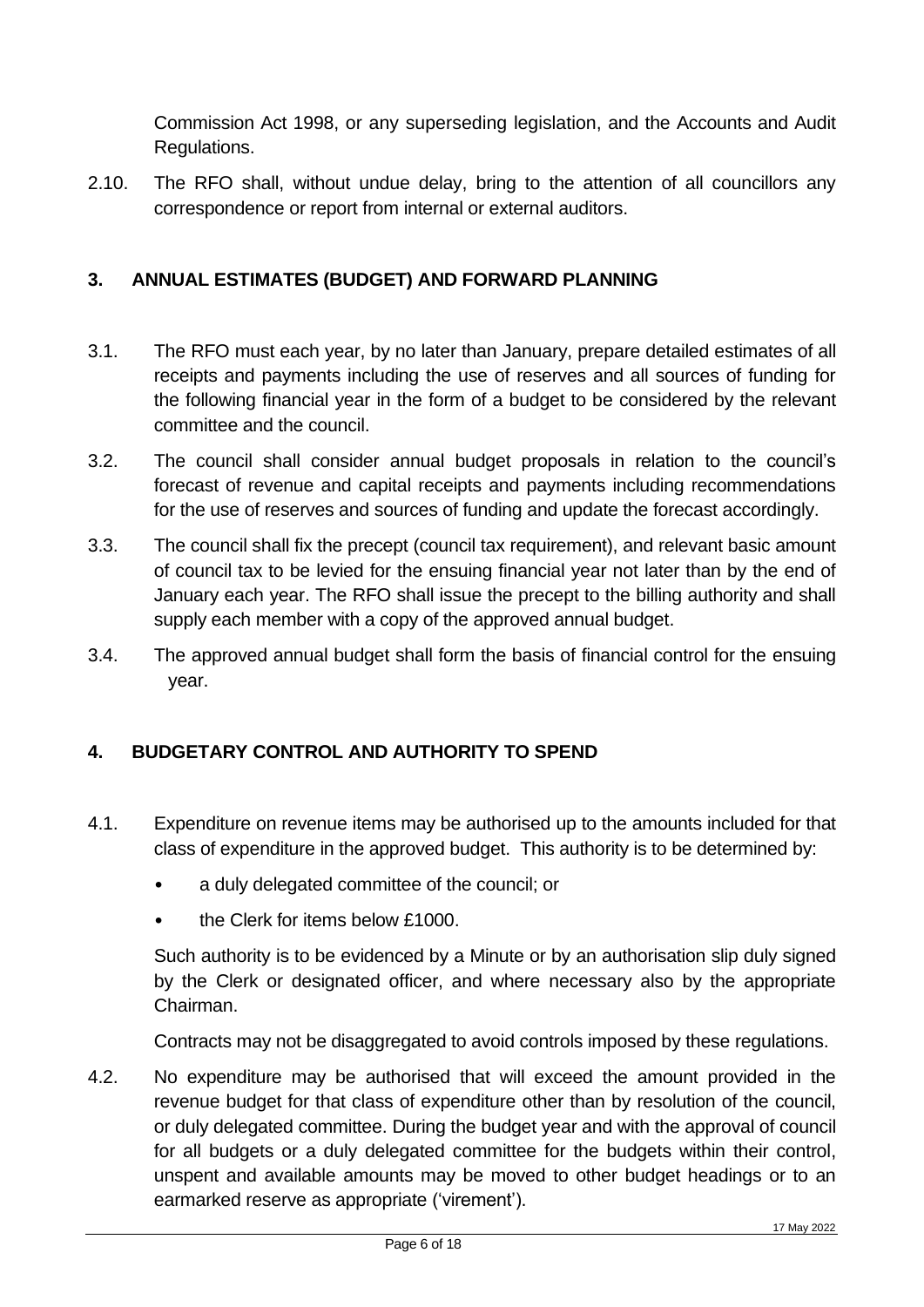- 4.3. Unspent provisions in the revenue or capital budgets for completed projects shall not be carried forward to a subsequent year.
- 4.4. The salary budgets are to be reviewed at least annually in October for the following financial year by the relevant committee. The RFO will inform committees of any changes impacting on their budget requirement for the coming year in good time.
- 4.5. In cases of extreme risk to the delivery of council services, the clerk may authorise revenue expenditure on behalf of the council which in the clerk's judgement it is necessary to carry out. Such expenditure includes repair, replacement or other work, whether or not there is any budgetary provision for the expenditure, subject to a limit of £1000. The Clerk shall report such action to the chairman as soon as possible and to the council as soon as practicable thereafter.
- 4.6. No expenditure shall be authorised in relation to any capital project and no contract entered into or tender accepted involving capital expenditure unless the council is satisfied that the necessary funds are available and the requisite borrowing approval has been obtained.
- 4.7. All capital works shall be administered in accordance with the council's standing orders and financial regulations relating to contracts.
- 4.8. The RFO shall regularly provide the council with a statement of receipts and payments to date under each head of the budgets, comparing actual expenditure to the appropriate date against that planned as shown in the budget. These statements are to be prepared at least at the end of each financial quarter and shall show explanations of material variances. For this purpose "material" shall be in excess of 15% of the budget.
- 4.9. Changes in earmarked reserves shall be approved by council as part of the budgetary control process.

## <span id="page-6-0"></span>**5. BANKING ARRANGEMENTS AND AUTHORISATION OF PAYMENTS**

- 5.1. The council's banking arrangements, including the bank mandate, shall be made by the RFO and approved by the council; banking arrangements may not be delegated to a committee. They shall be regularly reviewed for safety and efficiency
- 5.2. The RFO shall prepare a schedule of payments requiring authorisation, forming part of the Agenda for the Meeting and, together with the relevant invoices, present the schedule to council and/or the policy and resources committee. The council / committee shall review the schedule for compliance and, having satisfied itself shall authorise payment by a resolution of the council or policy and resources committee. . A detailed list of all payments shall be disclosed within or as an attachment to the minutes of the meeting at which payment was authorised. Personal payments (including salaries, wages, expenses and any payment made in relation to the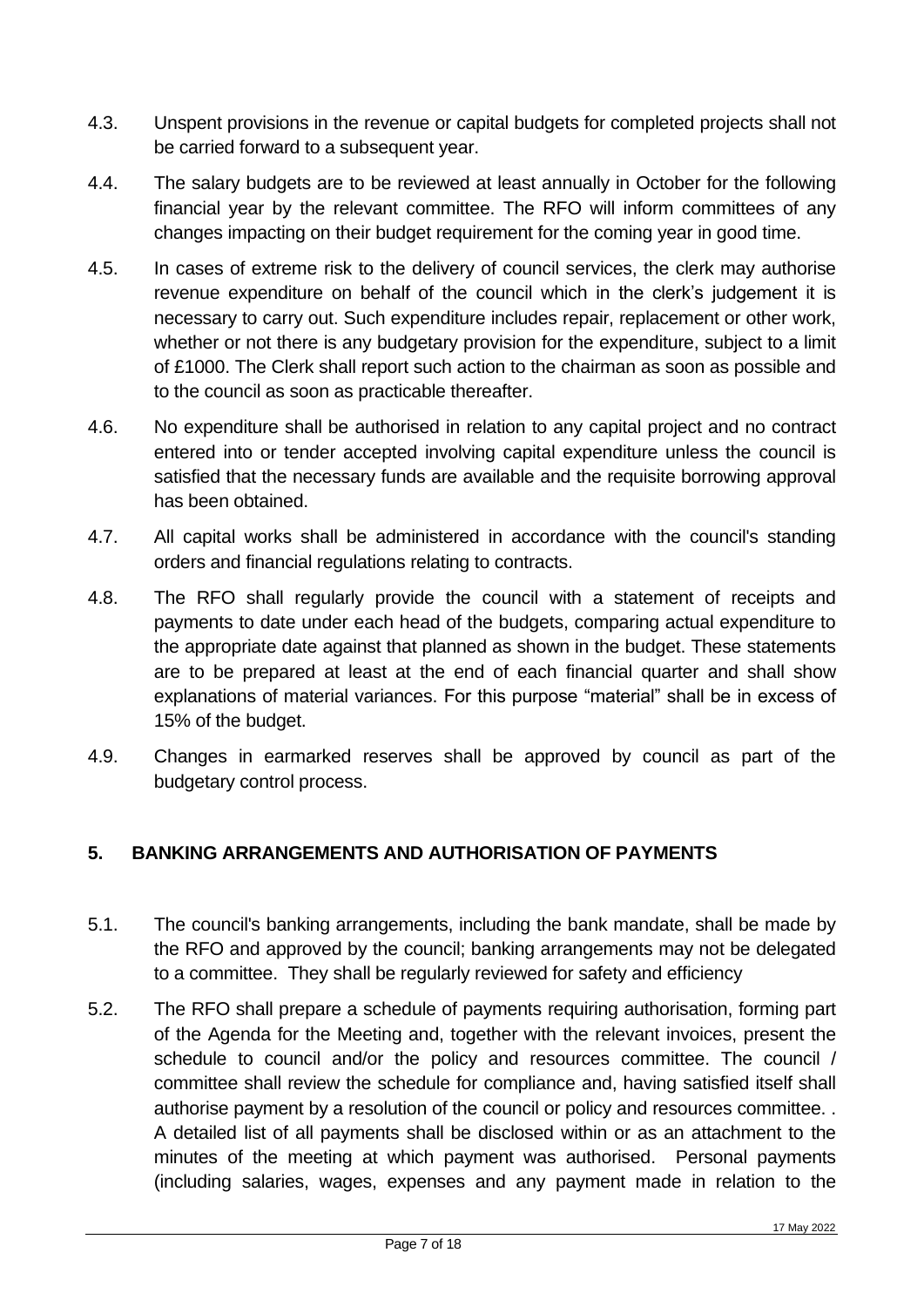termination of a contract of employment) may be summarised to remove public access to any personal information.

- 5.3. All invoices for payment shall be examined, verified and certified by the RFO to confirm that the work, goods or services to which each invoice relates has been received, carried out, examined and represents expenditure previously approved by the council.
- 5.4. The RFO shall examine invoices for arithmetical accuracy and analyse them to the appropriate expenditure heading. The RFO shall take all steps to pay all invoices submitted, and which are in order, at the next available council or policy and resources committee meeting.
- 5.5. The Clerk and RFO shall have delegated authority to authorise the payment of items only in the following circumstances:
	- a) If a payment is necessary to avoid a charge to interest under the Late Payment of Commercial Debts (Interest) Act 1998, and the due date for payment is before the next scheduled Meeting of council, where the Clerk and RFO certify that there is no dispute or other reason to delay payment, provided that a list of such payments shall be submitted to the next appropriate meeting of council or policy and resources committee;
	- b) An expenditure item authorised under 5.6 below (continuing contracts and obligations) provided that a list of such payments shall be submitted to the next appropriate meeting of council or policy and resources committee;
	- c) Fund transfers within the councils banking arrangements.
- 5.6. For each financial year the Clerk and RFO shall draw up a list of due payments which arise on a regular basis as the result of a continuing contract, statutory duty, or obligation such as Salaries, PAYE and NI, Superannuation Fund and regular maintenance contracts and the like for which council, or a duly authorised committee, may authorise payment for the year provided that the requirements of regulation 4.1 (Budgetary Controls) are adhered to, provided also that a list of such payments shall be submitted to the next appropriate meeting of council or policy and resources committee.
- 5.7. A record of regular payments made under 5.6 above shall be drawn up and be signed by two members on each and every occasion when payment is authorised thus controlling the risk of duplicated payments being authorised and / or made.
- 5.8. In respect of grants a duly authorised committee shall approve expenditure within any limits set by council and in accordance with any Policy statement approved by council.
- 5.9. Members are subject to the Code of Conduct that has been adopted by the council and shall comply with the Code and Standing Orders when a decision to authorise or instruct payment is made in respect of a matter in which they have a disclosable pecuniary or other interest, unless a dispensation has been granted.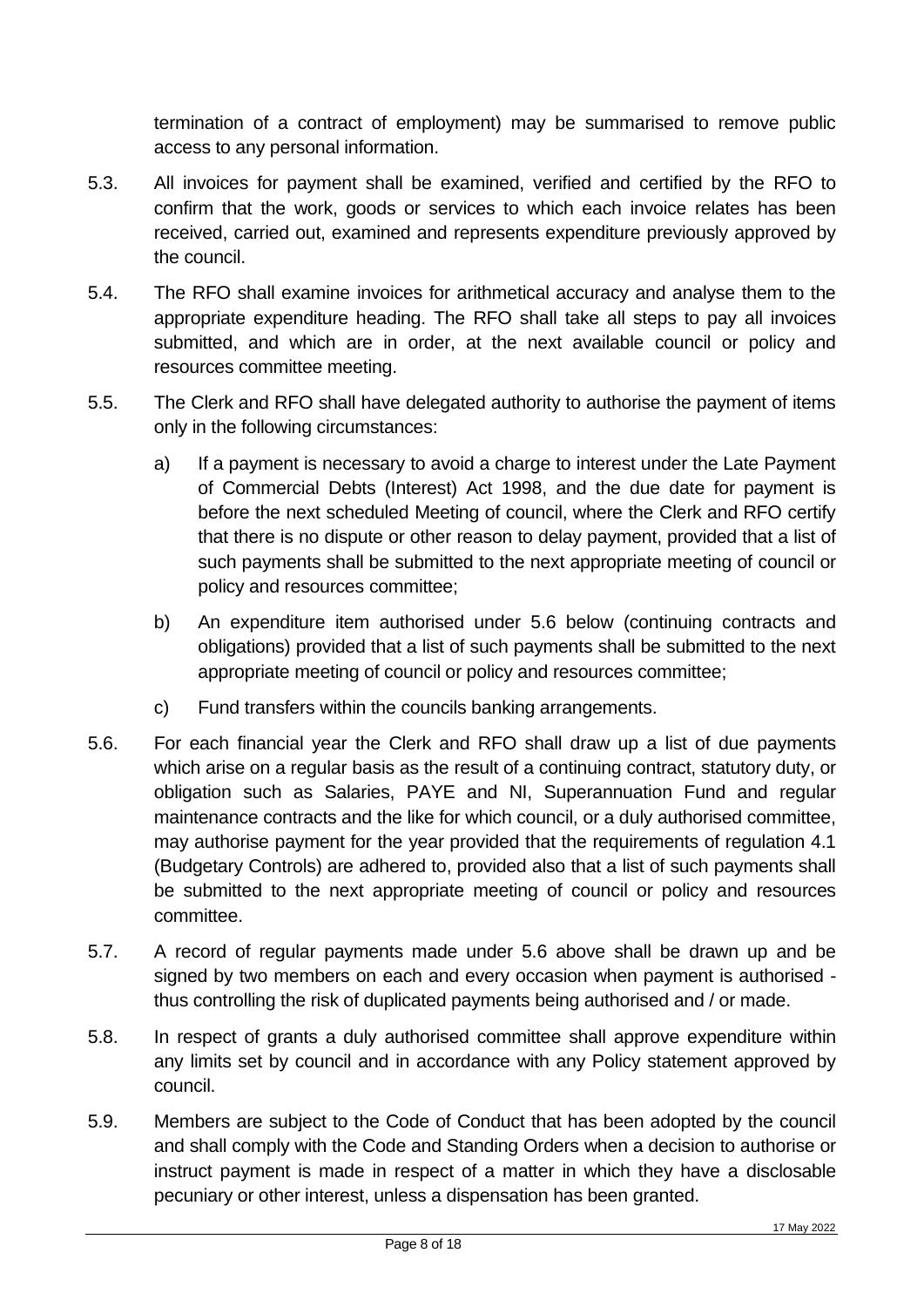- 5.10. The council will aim to rotate the duties of members in these Regulations so that onerous duties are shared out as evenly as possible over time.
- 5.11. Any changes in the recorded details of suppliers, such as bank account records, shall be approved in writing by a Member.

#### <span id="page-8-0"></span>**6. INSTRUCTIONS FOR THE MAKING OF PAYMENTS**

- 6.1. The council will make safe and efficient arrangements for the making of its payments.
- 6.2. Following authorisation under Financial Regulation 5 above, the council, a duly delegated committee or, if so delegated, the Clerk or RFO shall give instruction that a payment shall be made.
- 6.3. All payments shall be effected by cheque or other instructions to the council's bankers, or otherwise, in accordance with a resolution of Council or duly delegated Committee.
- 6.4. Cheques or orders for payment drawn on the bank account in accordance with the schedule as presented to council or committee shall be signed by two members of council in accordance with a resolution instructing that payment. A member who is a bank signatory, having a connection by virtue of family or business relationships with the beneficiary of a payment, should not, under normal circumstances, be a signatory to the payment in question.
- 6.5. Cheques or orders for payment shall not normally be presented for signature other than at a council meeting or policy and resources committee (including immediately before or after such a meeting). Any signatures obtained away from such meetings shall be reported to the council or the policy and resources committee at the next convenient meeting.
- 6.6. Payment for utility supplies (energy, telephone and water) and any National Non-Domestic Rates may be made by variable Direct Debit provided that any payments are reported on the payment schedule to council or the policy and resources committee.
- 6.7. Payment for certain items may be made by Banker's Standing Order provided that any payments are reported on the payment schedule to council or the policy and resources committee.
- 6.8. Payment for certain items may be made by BACS or CHAPS methods provided that any payments are reported on the payment schedule to council or the policy and resources committee.
- 6.9. Payment for certain items may be made by internet banking transfer provided evidence is retained showing which members approved the payment.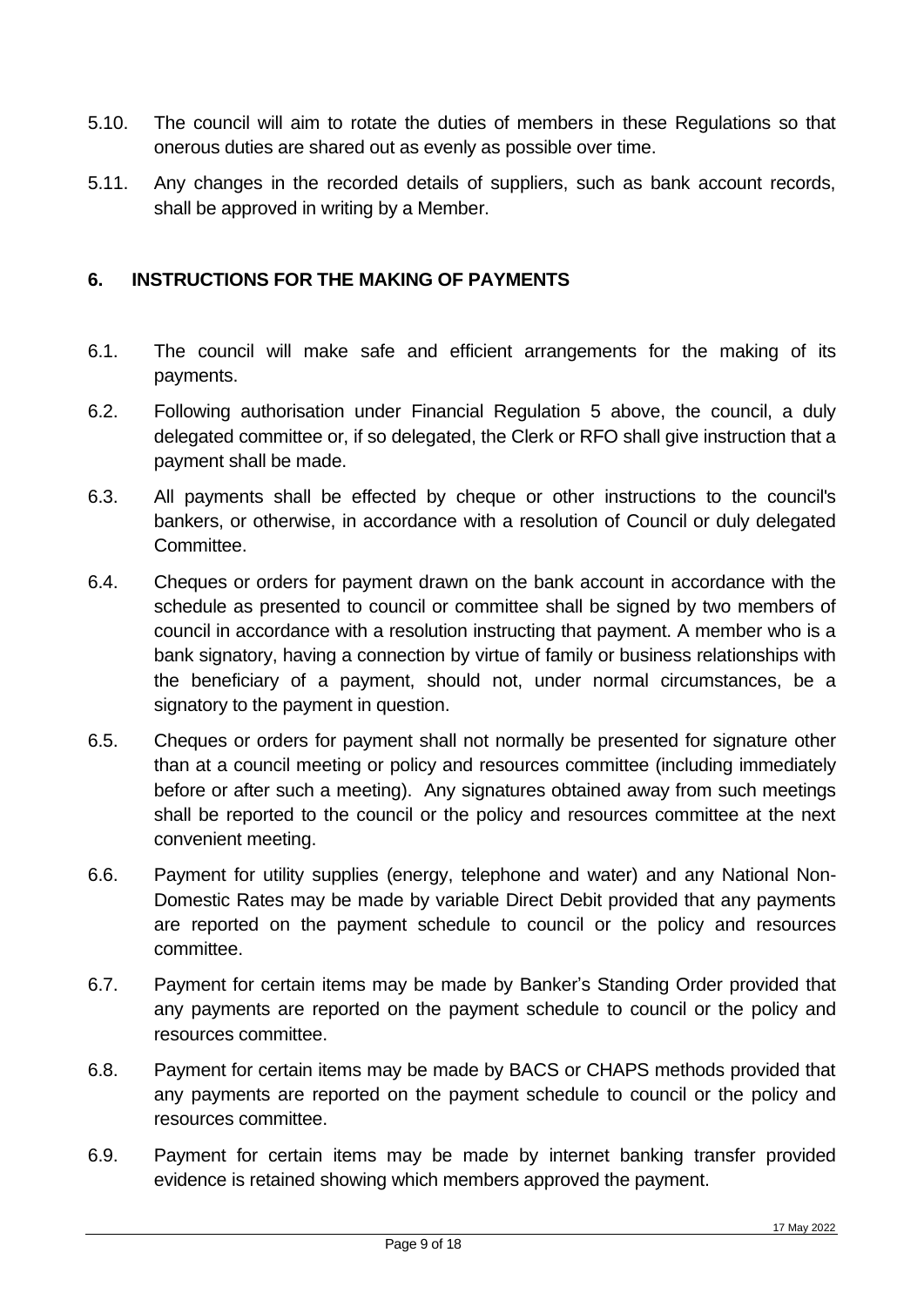- 6.10. The payment schedule submitted to Council or the policy and resources committee will show all payments to be made or already made either by cheque, direct debit, banker's standing order, BACS or Chaps and any other form of internet banking transfer. The payment schedule shall be signed by 2 members of the Council (authorised bank signatory's) having first compared the schedule to the invoices or other appropriate documents.
- 6.11. No employee or councillor shall disclose any PIN or password, relevant to the working of the council or its bank accounts, to any person not authorised by the council or a duly delegated committee.
- 6.12. Regular back-up copies of the records on any computer shall be made and shall be stored securely away from the computer in question, and preferably off site.
- 6.13. The council, and any members using computers for the council's financial business, shall ensure that anti-virus, anti-spyware and firewall, software with automatic updates, together with a high level of security, is used.
- 6.14. Where internet banking arrangements are made with any bank, the Clerk shall be appointed as the Service Administrator. The Bank Mandate approved by the council shall identify a number of councillors who will be authorised to approve transactions on those accounts.
- 6.15. Access to any internet banking accounts will be directly to the access page (which may be saved under "favourites"), and not through a search engine or e-mail link. Remembered or saved passwords facilities must not be used on any computer used for council banking work. Breach of this Regulation will be treated as a very serious matter under these regulations.
- 6.16. Changes to account details for suppliers, which are used for internet banking may only be changed on written hard copy notification by the supplier and supported by hard copy authority for change signed by the Clerk. A programme of regular checks of standing data with suppliers will be followed.
- 6.17. Any debit card issued for use will be specifically restricted to the Clerk and will also be restricted to a single transaction maximum value of £500 unless authorise by council or policy and resources committee in writing before any order is placed.
- 6.18. Any corporate credit card account (with a total credit limit of £1000) or trade card account opened by the council will be specifically restricted for use by the Clerk or other duly authorised officer/persons as approved by the Clerk or Council and shall be subject to automatic payment in full at each month-end. The credit limit on the corporate credit card shall be split between two cards for the Clerk and the Maintenance Supervisor as agreed by the Council. Personal credit or debit cards of members or staff shall not be used under any circumstances.
- 6.19. The RFO may provide petty cash to officers for the purpose of defraying operational and other expenses. Vouchers for payments made shall be forwarded to the RFO with a claim for reimbursement.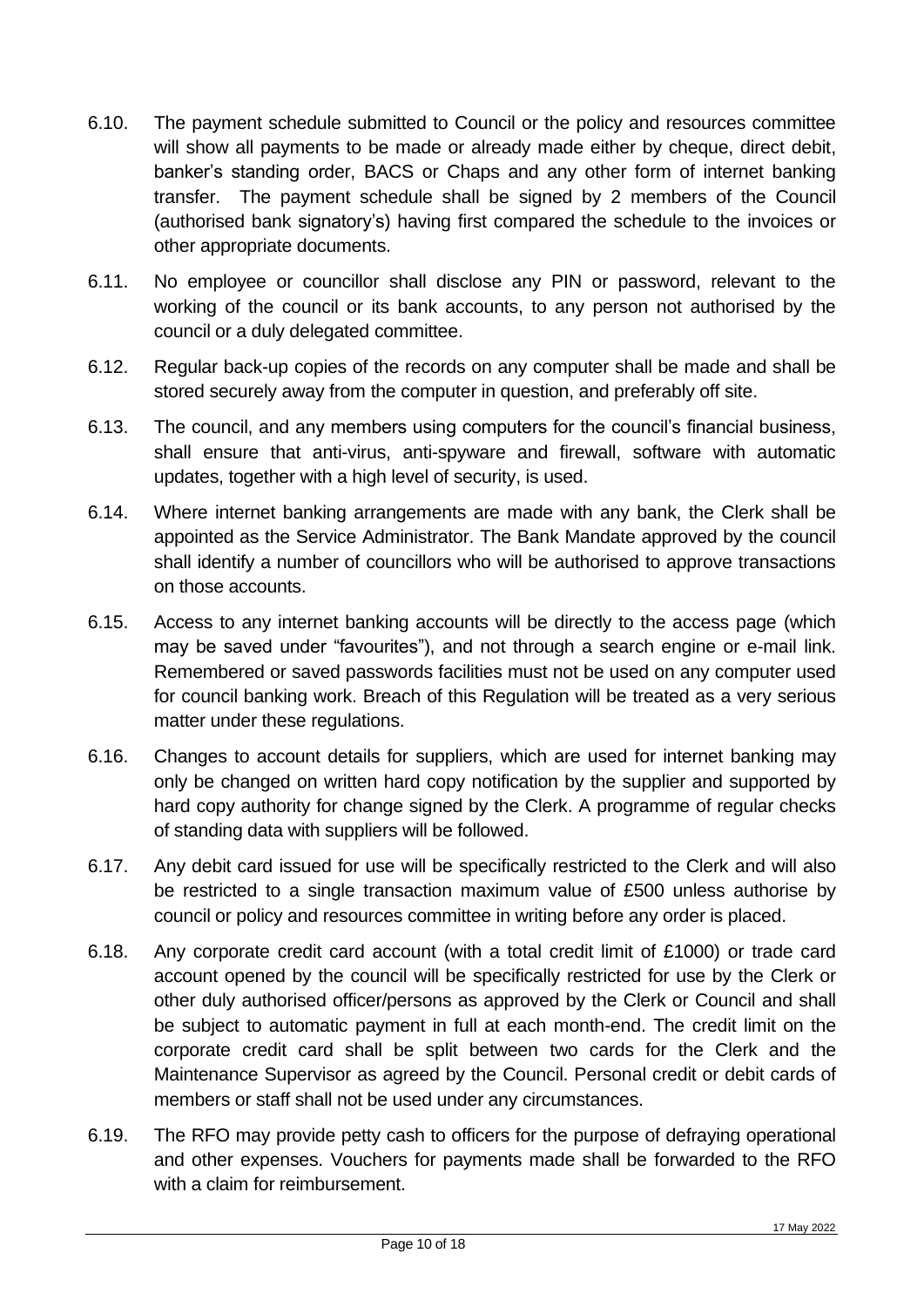- a) The RFO shall maintain a petty cash float of up to a maximum of £100 for the purpose of defraying operational and other expenses. Vouchers for payments made from petty cash shall be kept to substantiate the payment.
- b) Income received must not be paid into the petty cash float but must be separately banked, as provided elsewhere in these regulations.
- c) Payments to maintain the petty cash float shall be shown separately on the schedule of payments presented to council under 5.2 above.

## <span id="page-10-0"></span>**7. PAYMENT OF SALARIES**

- 7.1. As an employer, the council shall make arrangements to meet fully the statutory requirements placed on all employers by PAYE and National Insurance legislation. The payment of all salaries shall be made in accordance with payroll records and the rules of PAYE and National Insurance currently operating, and salary rates shall be as agreed by council, or duly delegated committee.
- 7.2. Payment of salaries and payment of deductions from salary such as may be required to be made for tax, national insurance and pension contributions, or similar statutory or discretionary deductions must be made in accordance with the payroll records and on the appropriate dates stipulated in employment contracts, provided that each payment is reported to the next available council meeting, as set out in these regulations above.
- 7.3. No changes shall be made to any employee's pay, emoluments, or terms and conditions of employment without the prior consent of the council or the policy and resources committee.
- 7.4. Each and every payment to employees of net salary and to the appropriate creditor of the statutory and discretionary deductions shall be recorded in a separate confidential record. This confidential record is not open to inspection or review (under the Freedom of Information Act 2000 or otherwise) other than:
	- a) by any councillor who can demonstrate a need to know;
	- b) by the internal auditor;
	- c) by the external auditor; or
	- d) by any person authorised under Audit Commission Act 1998, or any superseding legislation.
- 7.5. The total of such payments in each calendar month shall be reported with all other payments as made as may be required under these Financial Regulations, to ensure that only payments due for the period have actually been paid.
- 7.6. Any termination payments shall be supported by a clear business case and reported to the council. Termination payments shall only be authorised by council.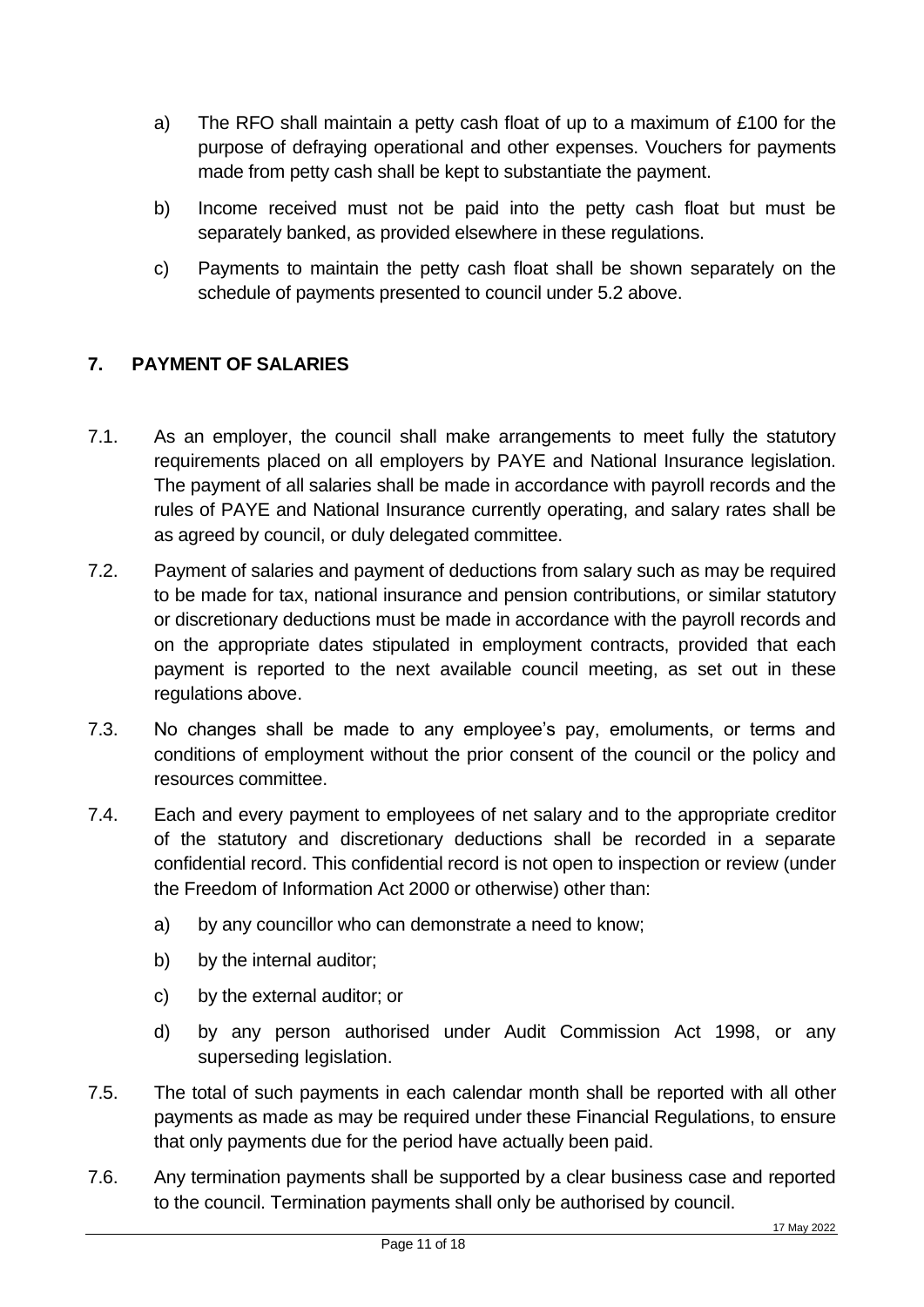7.7. Before employing interim staff the council must consider a full business case.

## <span id="page-11-0"></span>**8. LOANS AND INVESTMENTS**

- 8.1. All borrowings shall be effected in the name of the council, after obtaining any necessary borrowing approval. Any application for borrowing approval shall be approved by Council as to terms and purpose. The application for Borrowing Approval, and subsequent arrangements for the Loan shall only be approved by full council.
- 8.2. Any financial arrangement which does not require formal Borrowing Approval from the Secretary of State (such as Hire Purchase or Leasing of tangible assets) shall be subject to approval by the full council. In each case a report in writing shall be provided to council in respect of value for money for the proposed transaction.
- 8.3. The council will arrange with the council's Banks and Investment providers for the sending of a copy of each statement of account to the Chairman of the council at the same time as one is issued to the Clerk or RFO.
- 8.4. All loans and investments shall be negotiated in the name of the Council and shall be for a set period in accordance with council policy.
- 8.5. The council shall consider the need for an Investment Strategy and Policy which, if drawn up, shall be in accordance with relevant regulations, proper practices and guidance. Any Strategy and Policy shall be reviewed by the council at least annually.
- 8.6. All investments of money under the control of the council shall be in the name of the council.
- 8.7. All investment certificates and other documents relating thereto shall be retained in the custody of the RFO.
- 8.8. Payments in respect of short term or long term investments, including transfers between bank accounts held in the same bank, or branch, shall be made in accordance with Regulation 5 (Authorisation of payments) and Regulation 6 (Instructions for payments).

#### <span id="page-11-1"></span>**9. INCOME**

- 9.1. The collection of all sums due to the council shall be the responsibility of and under the supervision of the RFO.
- 9.2. Particulars of all charges to be made for work done, services rendered or goods supplied shall be agreed annually by the council, notified to the RFO and the RFO shall be responsible for the collection of all accounts due to the council.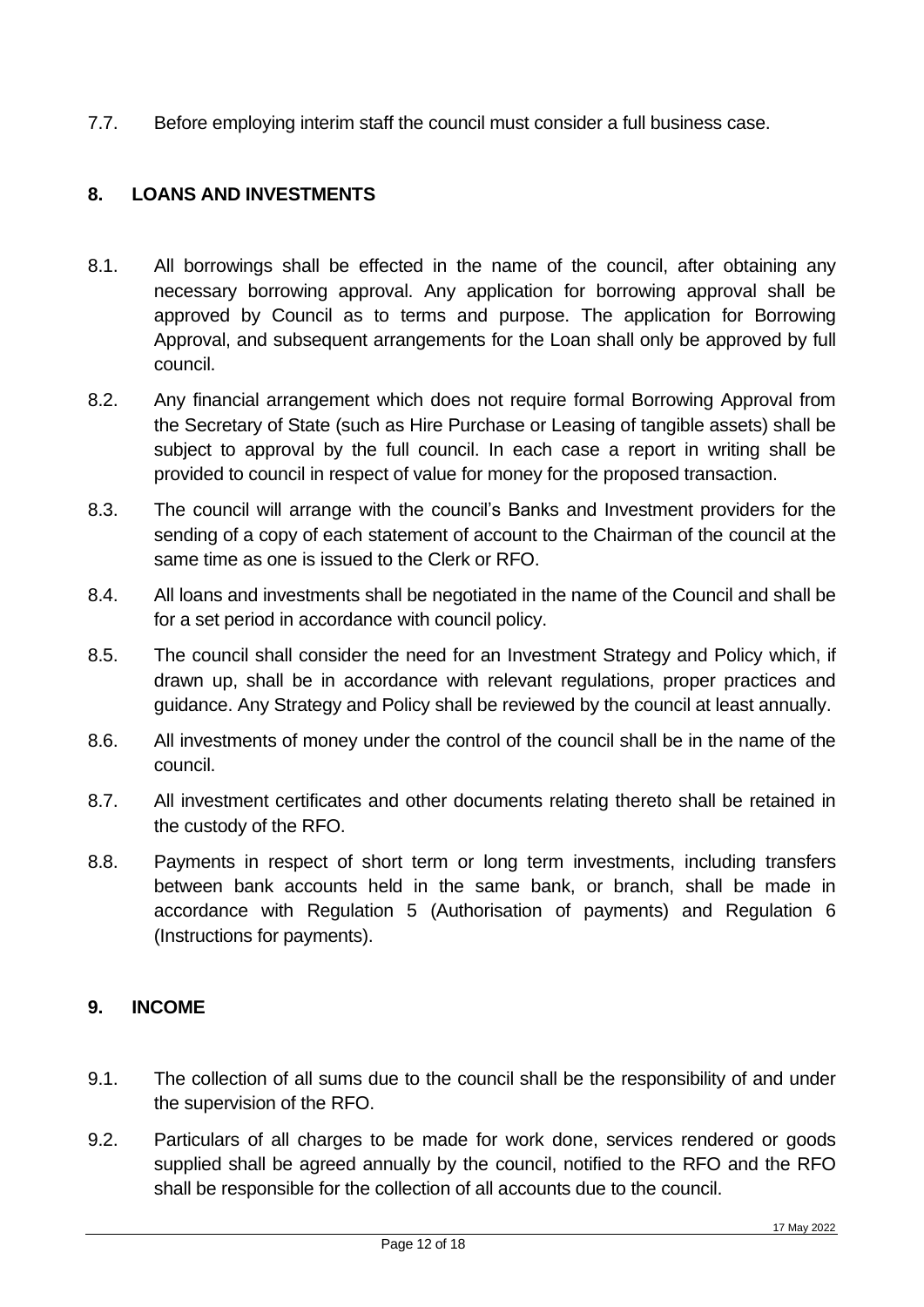- 9.3. The council will review all fees and charges at least annually, following a report of the Clerk.
- 9.4. Any sums found to be irrecoverable and any bad debts shall be reported to the council and shall be written off in the year.
- 9.5. All sums received on behalf of the council shall be banked intact as directed by the RFO. In all cases, all receipts shall be deposited with the council's bankers with such frequency as the RFO considers necessary.
- 9.6. The origin of each receipt shall be entered on the paying-in slip.
- 9.7. Personal cheques shall not be cashed out of money held on behalf of the council.
- 9.8. The RFO shall promptly complete any VAT Return that is required. Any repayment claim due in accordance with VAT Act 1994 section 33 shall be made at least annually coinciding with the financial year end.
- 9.9. Where any significant sums of cash are regularly received by the council, the RFO shall take such steps as are agreed by the council to ensure that more than one person is present when the cash is counted in the first instance, that there is a reconciliation to some form of control such as ticket issues, and that appropriate care is taken in the security and safety of individuals banking such cash.
- 9.10. Any income arising which is the property of a charitable trust shall be paid into a charitable bank account. Instructions for the payment of funds due from the charitable trust to the council (to meet expenditure already incurred by the authority) will be given by the Managing Trustees of the charity meeting separately from any council meeting(see also Regulation 16 below).

## <span id="page-12-0"></span>**10. ORDERS FOR WORK, GOODS AND SERVICES**

- 10.1. An official order or letter shall be issued for all work, goods and services unless a formal contract is to be prepared or an official order would be inappropriate. Copies of orders shall be retained.
- 10.2. Order books shall be controlled by the RFO.
- 10.3. All members and Officers are responsible for obtaining value for money at all times. An officer issuing an official order shall ensure as far as reasonable and practicable that the best available terms are obtained in respect of each transaction, usually by obtaining three or more quotations or estimates from appropriate suppliers, where practicable and realistic.
- 10.4. A member may not issue an official order or make any contract on behalf of the council.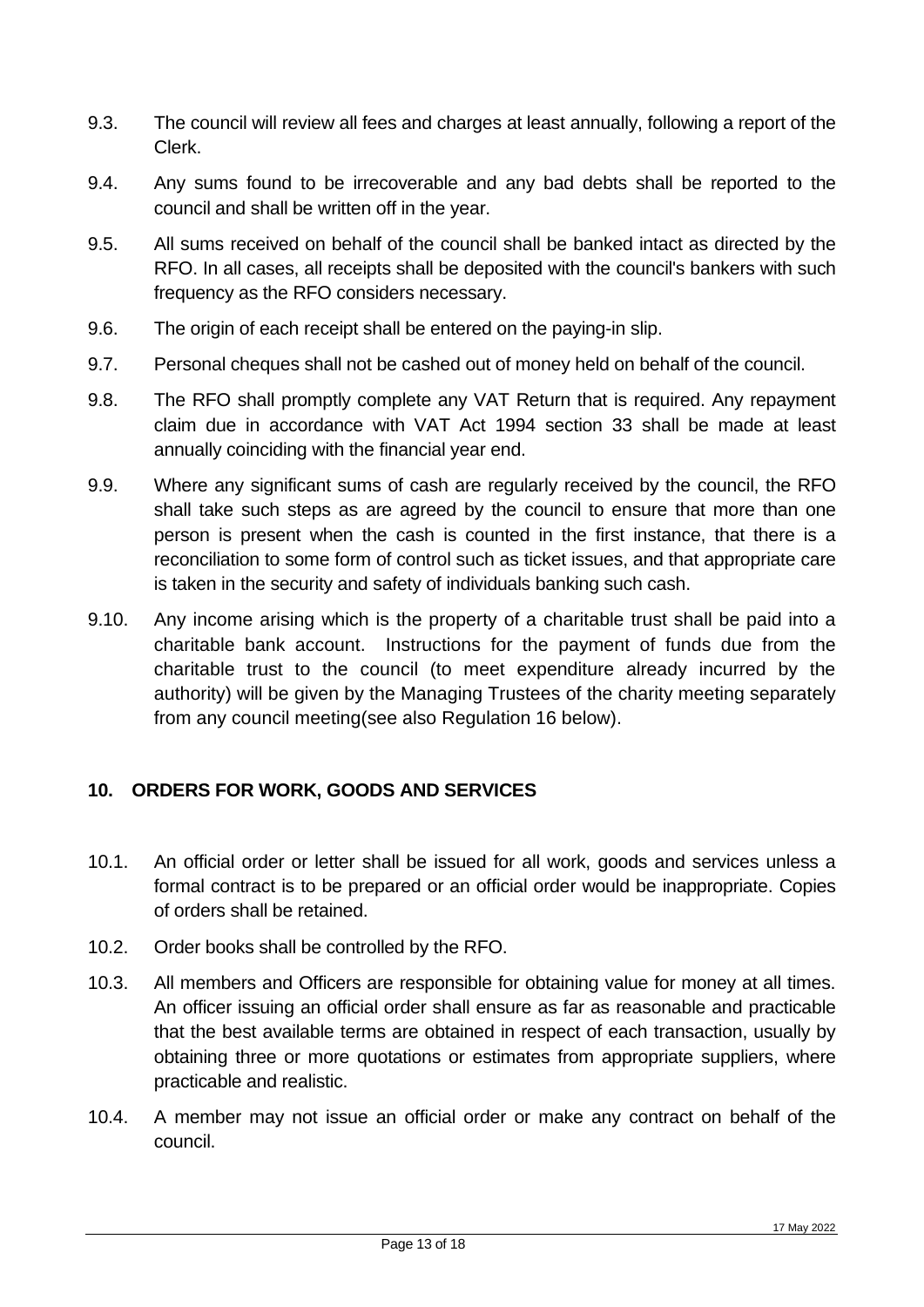## <span id="page-13-0"></span>**11. CONTRACTS**

- 11.1. Procedures as to contracts are laid down as follows:
	- a. Every contract shall comply with these financial regulations, and no exceptions shall be made otherwise than in an emergency provided that this regulation need not apply to contracts which relate to items (i) to (vi) below:
		- i. for the supply of gas, electricity, water, sewerage and telephone services;
		- ii. for specialist services such as are provided by solicitors, accountants, surveyors and planning consultants;
		- iii. for work to be executed or goods or materials to be supplied which consist of repairs to or parts for existing machinery or equipment or plant;
		- iv. for work to be executed or goods or materials to be supplied which constitute an extension of an existing contract by the Council;
		- v. for additional audit work of the external Auditor up to an estimated value of £500 (in excess of this sum the Clerk and RFO shall act after consultation with the Chairman and Vice Chairman of council); and
		- vi. for goods or materials proposed to be purchased which are proprietary articles and / or are only sold at a fixed price.
		- b. Where the council intends to procure or award a public supply contract, public service contract or public works contract as defined by The Public Contracts Regulations 2015 ("the Regulations") which is valued at £25,000 or more, the council shall comply with the relevant requirements of the Regulations<sup>1</sup>.
		- c. The full requirements of The Regulations, as applicable, shall be followed in respect of the tendering and award of a public supply contract, public service contract or public works contract which exceed thresholds in The Regulations set by the Public Contracts Directive 2014/24/EU (which may change from time to time)<sup>2</sup>.
	- d. When applications are made to waive financial regulations relating to contracts to enable a price to be negotiated without competition the reason shall be embodied in a recommendation to the council.
	- e. Such invitation to tender shall state the general nature of the intended contract and the Clerk shall obtain the necessary technical assistance to prepare a

 $1$  The Regulations require councils to use the Contracts Finder website to advertise contract opportunities, set out the procedures to be followed in awarding new contracts and to publicise the award of new contracts

<sup>2</sup> Thresholds currently applicable are:

a. For public supply and public service contracts 209,000 Euros (£164,176)

b. For public works contracts 5,225,000 Euros (£4,104,394)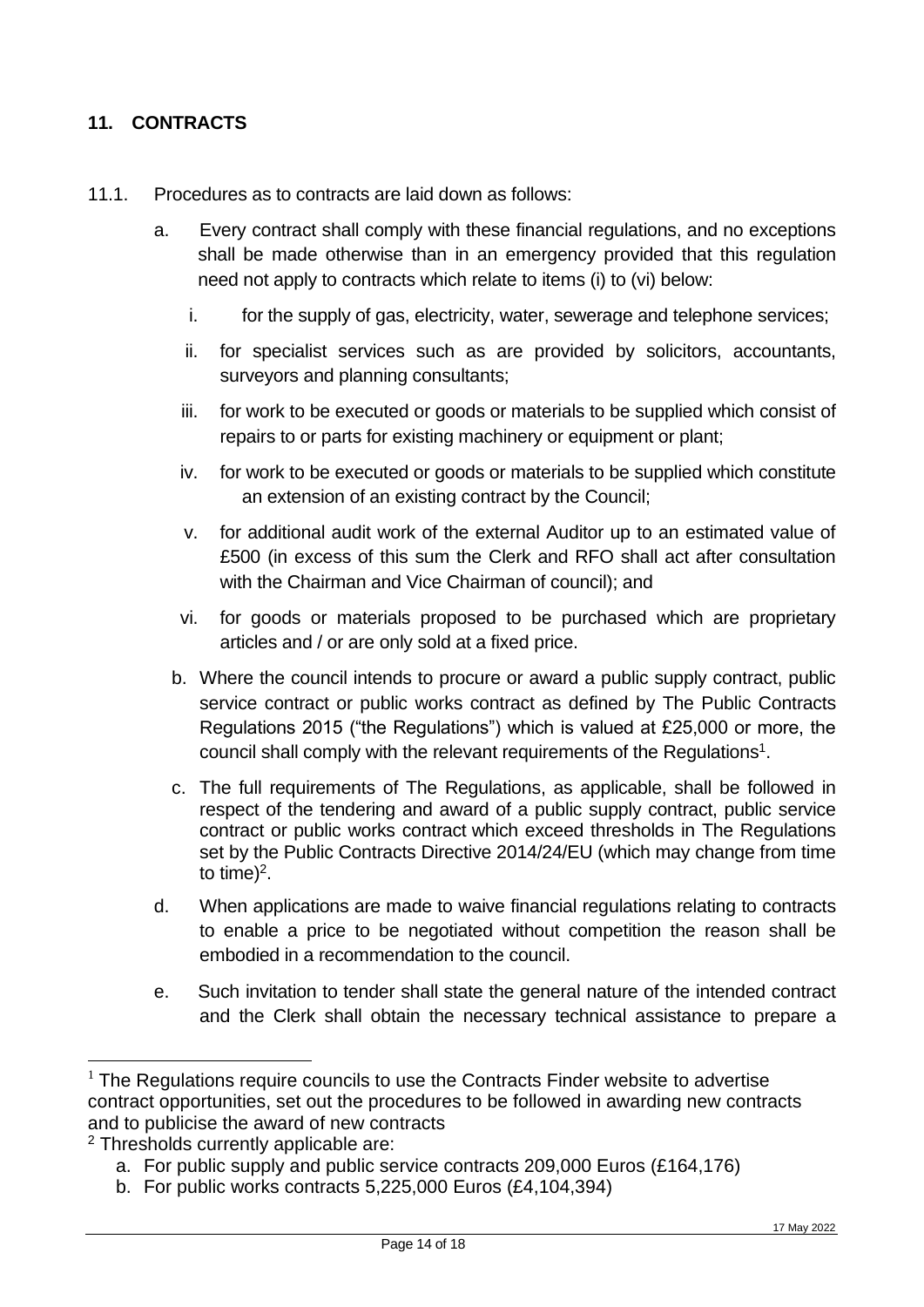specification in appropriate cases. The invitation shall in addition state that tenders must be addressed to the Clerk in the ordinary course of post. Each tendering firm shall be supplied with a specifically marked envelope in which the tender is to be sealed and remain sealed until the prescribed date for opening tenders for that contract.

- f. All sealed tenders shall be opened at the same time on the prescribed date by the Clerk in the presence of at least one member of council.
- g. If less than three tenders are received for contracts above £25,000 or if all the tenders are identical the council may make such arrangements as it thinks fit for procuring the goods or materials or executing the works.
- h. Any invitation to tender issued under this regulation shall be subject to Standing Order 18(d).
- i. When it is to enter into a contract of less than £25,000 in value for the supply of goods or materials or for the execution of works or specialist services other than such goods, materials, works or specialist services as are excepted as set out in paragraph (a) the Clerk or RFO shall obtain 3 quotations (priced descriptions of the proposed supply); where the value is below £5,000 and above £500 the Clerk or RFO shall strive to obtain 3 estimates where practicable and realistic.
	- j. The council shall not be obliged to accept the lowest or any tender, quote or estimate.
	- k. Should it occur that the council, or duly delegated committee, does not accept any tender, quote or estimate, the work is not allocated and the council requires further pricing, provided that the specification does not change, no person shall be permitted to submit a later tender, estimate or quote who was present when the original decision making process was being undertaken.
	- l. The European Union Procurement Directive shall apply and the terms of the Public Contracts Regulations 2006 and the Utilities Contracts Regulations 2006 including thresholds shall be followed.

## <span id="page-14-0"></span>**12. PAYMENTS UNDER CONTRACTS FOR BUILDING OR OTHER CONSTRUCTION WORKS**

- 12.1. Payments on account of the contract sum shall be made within the time specified in the contract by the RFO upon authorised certificates of the architect or other consultants engaged to supervise the contract (subject to any percentage withholding as may be agreed in the particular contract).
- 12.2. Where contracts provide for payment by instalments the RFO shall maintain a record of all such payments. In any case where it is estimated that the total cost of work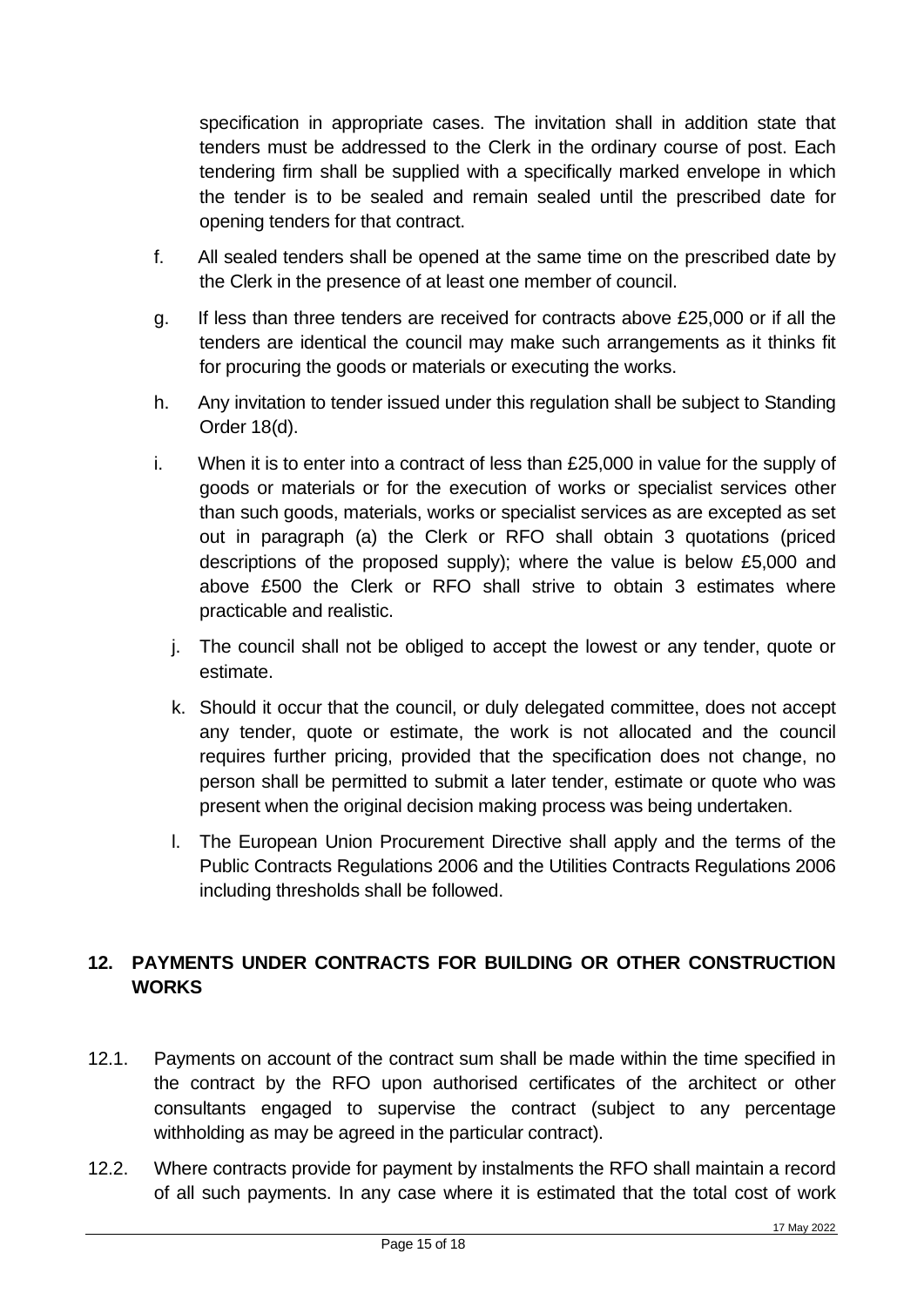carried out under a contract, excluding agreed variations, will exceed the contract sum of 5% or more a report shall be submitted to the council.

12.3. Any variation to a contract or addition to or omission from a contract must be approved by the council and Clerk to the contractor in writing, the council being informed where the final cost is likely to exceed the financial provision.

#### <span id="page-15-0"></span>**13. STORES AND EQUIPMENT**

- 13.1. The officer in charge of each section shall be responsible for the care and custody of stores and equipment in that section.
- 13.2. Delivery Notes shall be obtained in respect of all goods received into store or otherwise delivered and goods must be checked as to order and quality at the time delivery is made.
- 13.3. Stocks shall be kept at the minimum levels consistent with operational requirements.
- 13.4. The RFO shall be responsible for periodic checks of stocks and stores at least annually.

#### <span id="page-15-1"></span>**14. ASSETS, PROPERTIES AND ESTATES**

- 14.1. The Clerk shall make appropriate arrangements for the custody of all title deeds and Land Registry Certificates of properties held by the council. The RFO shall ensure a record is maintained of all properties held by the council, recording the location, extent, plan, reference, purchase details, nature of the interest, tenancies granted, rents payable and purpose for which held in accordance with Accounts and Audit Regulations.
- 14.2. No tangible moveable property shall be purchased or otherwise acquired, sold, leased or otherwise disposed of, without the authority of the council, together with any other consents required by law, save where the estimated value of any one item of tangible movable property does not exceed £250.
- 14.3. No real property (interests in land) shall be sold, leased or otherwise disposed of without the authority of the council, together with any other consents required by law, In each case a Report in writing shall be provided to council in respect of valuation and surveyed condition of the property (including matters such as planning permissions and covenants) together with a proper business case (including an adequate level of consultation with the electorate).
- 14.4. No real property (interests in land) shall be purchased or acquired without the authority of the full council. In each case a Report in writing shall be provided to council in respect of valuation and surveyed condition of the property (including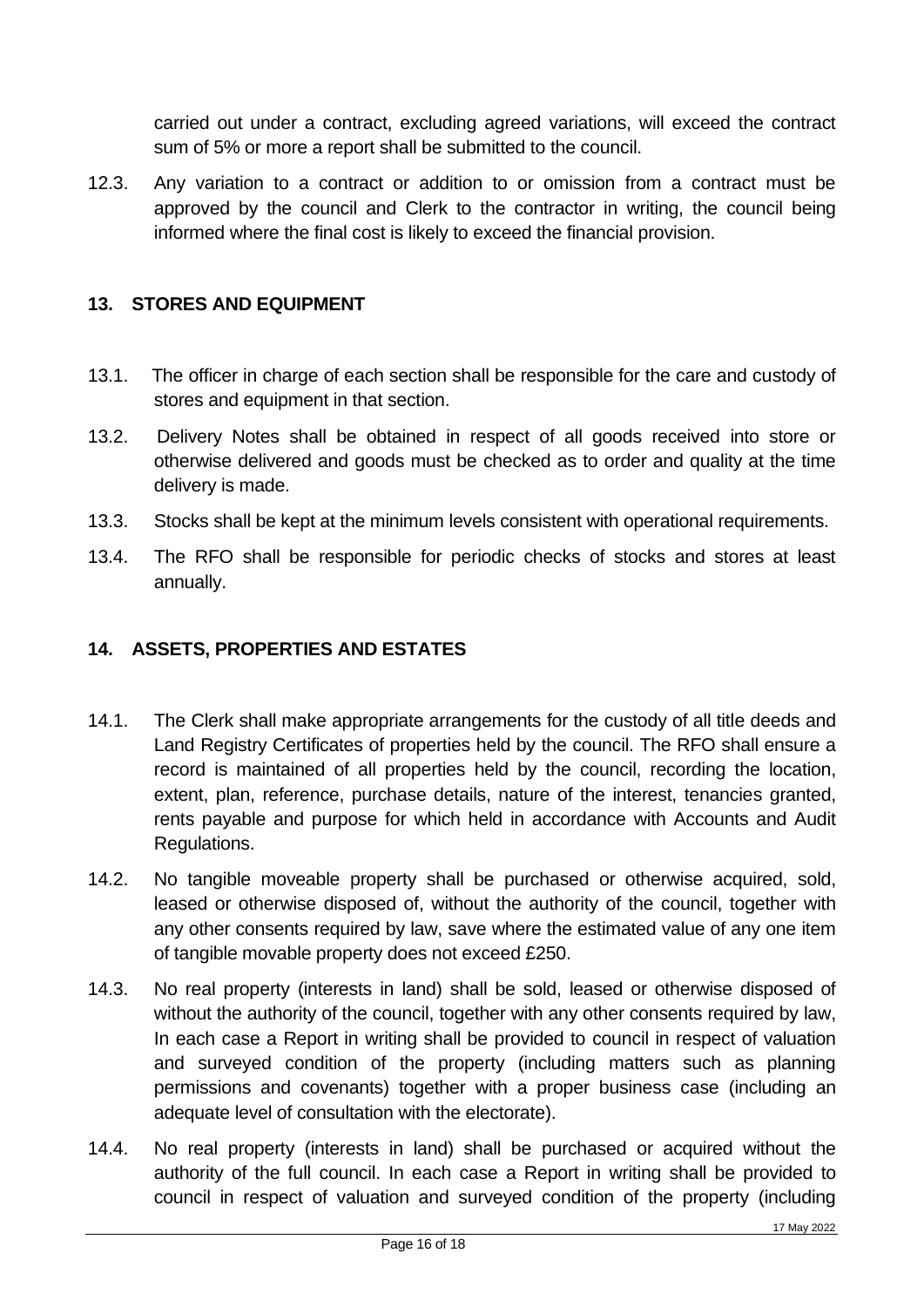matters such as planning permissions and covenants) together with a proper business case (including an adequate level of consultation with the electorate).

- 14.5. Subject only to the limit set in Reg. 14.2 above, no tangible moveable property shall be purchased or acquired without the authority of the full council. In each case a Report in writing shall be provided to council with a full business case.
- 14.6. The RFO shall ensure that an appropriate and accurate Register of Assets and Investments is kept up to date. The continued existence of tangible assets shown in the Register shall be verified at least annually, possibly in conjunction with a health and safety inspection of assets.

## <span id="page-16-0"></span>**15. INSURANCE**

- 15.1. Following the annual risk assessment the RFO shall effect all insurances and negotiate all claims on the council's insurers.
- 15.2. The RFO shall keep a record of all insurances effected by the council and the property and risks covered thereby and annually review it.
- 15.3. The RFO shall be notified of any loss liability or damage or of any event likely to lead to a claim, and shall report these to council at the next available meeting.
- 15.4. All appropriate members and employees of the council shall be included in a suitable form of security or fidelity guarantee insurance which shall cover the maximum risk exposure as determined by the council, or duly delegated committee.

## <span id="page-16-1"></span>**16. CHARITIES**

16.1. Where the council is sole managing trustee of a charitable body the Clerk and RFO shall ensure that separate accounts are kept of the funds held on charitable trusts and separate financial reports made in such form as shall be appropriate, in accordance with Charity Law and legislation, or as determined by the Charity Commission. The Clerk and RFO shall arrange for any Audit or Independent Examination as may be required by Charity Law or any Governing Document.

#### <span id="page-16-2"></span>**17. RISK MANAGEMENT**

17.1. The council is responsible for putting in place arrangements for the management of risk. The Clerk shall prepare, for approval by the council, risk management policy statements in respect of all activities of the council. Risk policy statements and